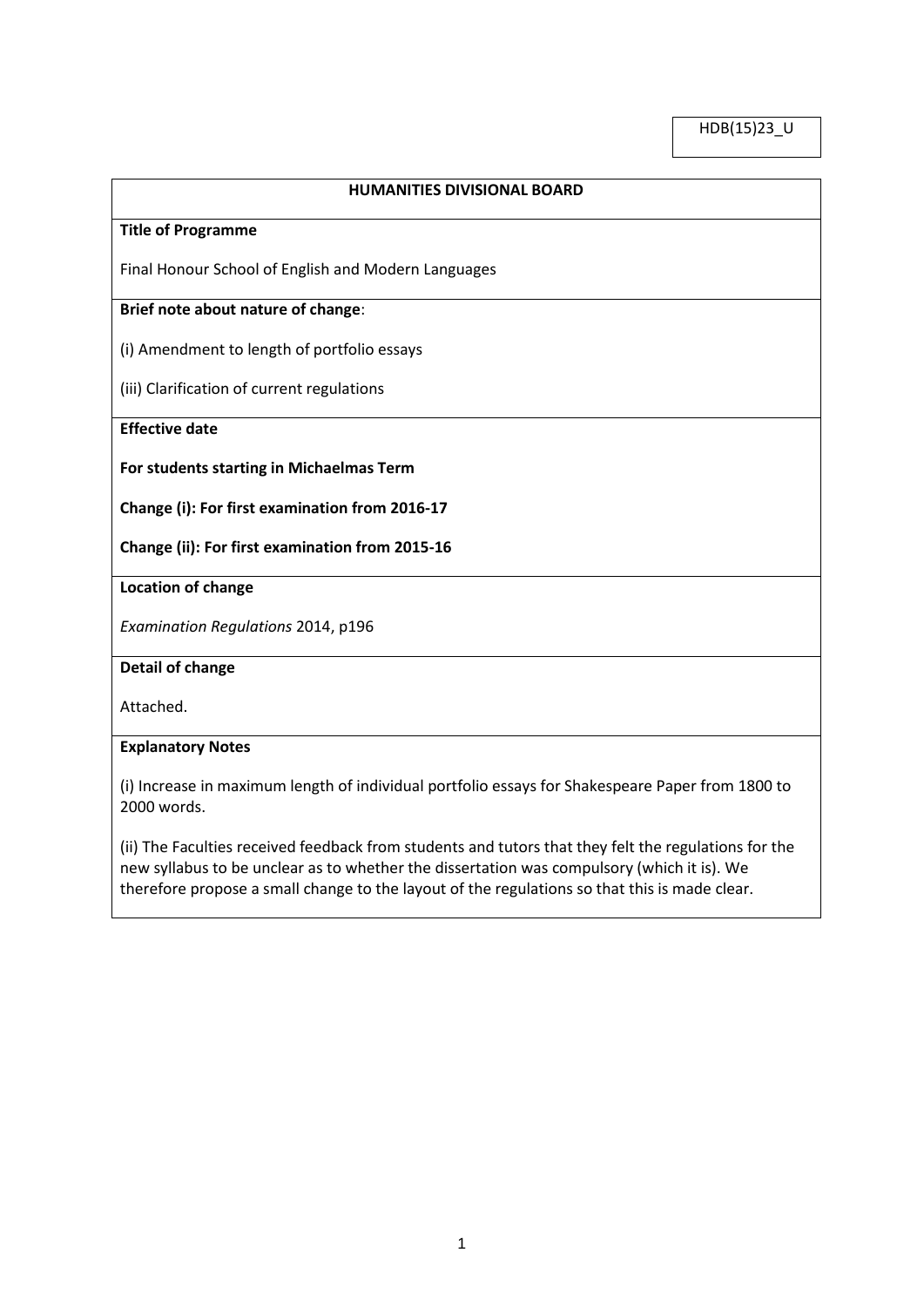# **SPECIAL REGULATIONS FOR THE HONOUR SCHOOL OF ENGLISH AND MODERN LANGUAGES**

*For students commencing the Honour School on or after 1 October 2013*

### **A**

1. The subjects of the examination in the Honour School of English and Modern Languages shall be (a) English Language and Literature in English and (b) those modern languages and literatures studied in the Honour School of Modern Languages.

2. All candidates must offer both (a) and one of the languages in (b) with its literature.

3. No candidate shall be admitted to the examination in this school unless he or she has either passed or been exempted from the First Public Examination.

4. The examiners shall indicate in the lists issued by them the language offered by each candidate obtaining honours or satisfying the examiners under the appropriate regulation.

5. The examination in this school shall be under the joint supervision of the Boards of the Faculties of English Language and Literature and of Medieval and Modern Languages, which shall appoint a standing joint committee to make, and to submit to the two faculty boards, proposals for regulations for this examination and for the Preliminary Examination in English and Modern Languages.

6. (i) The examiners in the honour school shall be such of the Public Examiners in the Honour Schools of English and Modern Languages as shall be required. (ii) It shall be the duty of the chairs of examiners in the Honour School of English and in the Honour School of Modern Languages to consult together and designate such examiners as shall be required for the honour school, whereupon the number of the examiners shall be deemed to be complete.

## **B**

#### **The Year Abroad**

Candidates will be examined in accordance with the examination regulations set out below. In addition, every candidate shall be required to spend, after their matriculation, a year of residence in an appropriate country or countries, and to provide on their entry form for the examination a certificate confirming that they have done this, signed by the Head or by a tutor of their college or society. Candidates wishing to be dispensed from the requirement to undertake a year of residence abroad must apply in writing to the Chair of the Medieval and Modern Languages Board, 41 Wellington Square, Oxford, OX1 2JF, stating their reasons for requesting dispensation and enclosing a letter of support from their college or society.

Candidates will be expected to carry out during this year abroad such work as their college or society may require. It is strongly recommended that candidates should apply through the Central Bureau for Educational Visits and Exchanges for an Assistantship, where these are available, and should accept one if offered. Candidates who are not able to obtain an Assistantship should during their year abroad follow a course or courses in an institution or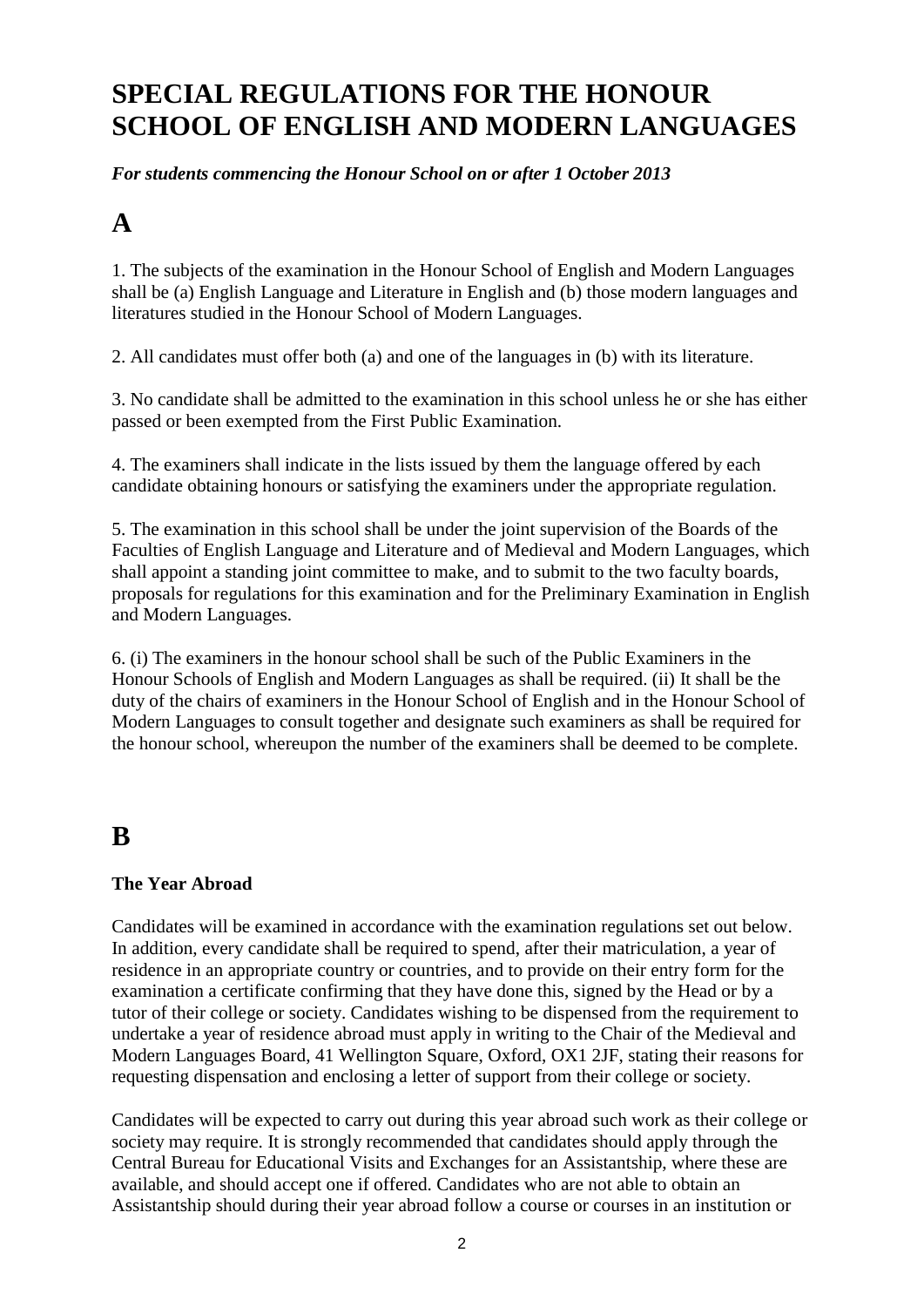institutions approved by their society, or should spend their time in such other circumstances as are acceptable to their society. Candidates will agree with their College Tutor in advance of their year abroad an independent course of study to be followed during that period.

#### **English and Modern Languages Papers**

Each candidate shall offer Part I-and, *either* Part II *or* Part III, and Part IV as prescribed below.

Except in a Special Subject or an alternative to a Special Subject, a candidate shall offer (in addition to English) one modern language and its literature only.

Candidates are warned that they must avoid duplicating in their answers to one part of the examination material that they have used in another part of the examination.

#### *Part I*

The regulations for these subjects shall be those specified in the regulations for the Honour School of Modern Languages.

1. Honour School of Modern Languages, Paper I.

2. Honour School of Modern Languages, Papers IIA and IIB.

3. Honour School of Modern Languages, one paper chosen from Papers VI, VII, or VIII.

4. Honour School of Modern Languages, one paper chosen from Papers IV, V, IX, X, XI, or XII.

5. Oral examination.

#### EITHER: *Part II*

6, 7, 8. Three papers chosen from Course I, Subjects 1 to 6 of the Honour School of English Language and Literature. A maximum of two of the three papers may be examined by submission. The papers will be written examinations of three hours' duration, unless otherwise specified. Candidates shall choose three from:

(i) *Shakespeare* (a portfolio of 3 essays, each of not fewer than 1,500 and not more than 1,8002000 words in length) [as specified for the Honour School of English Language and Literature, Course I, Subject 1]. See in addition the regulations in 3. for 'Submitted work'.

(ii) *Literature in English 1350 – 1550* [as specified for the Honour School of English Language and Literature, Course I, Subject 2].

(iii) *Literature in English 1550 to 1660* [as specified for the Honour School of English Language and Literature, Course I, Subject 3]. Candidates who have satisfied the Examiners in the Preliminary Examination in Classics and English may not offer this paper.

(iv) *Literature in English 1660 to 1760* [as specified for the Honour School of English Language and Literature, Course I, Subject 4].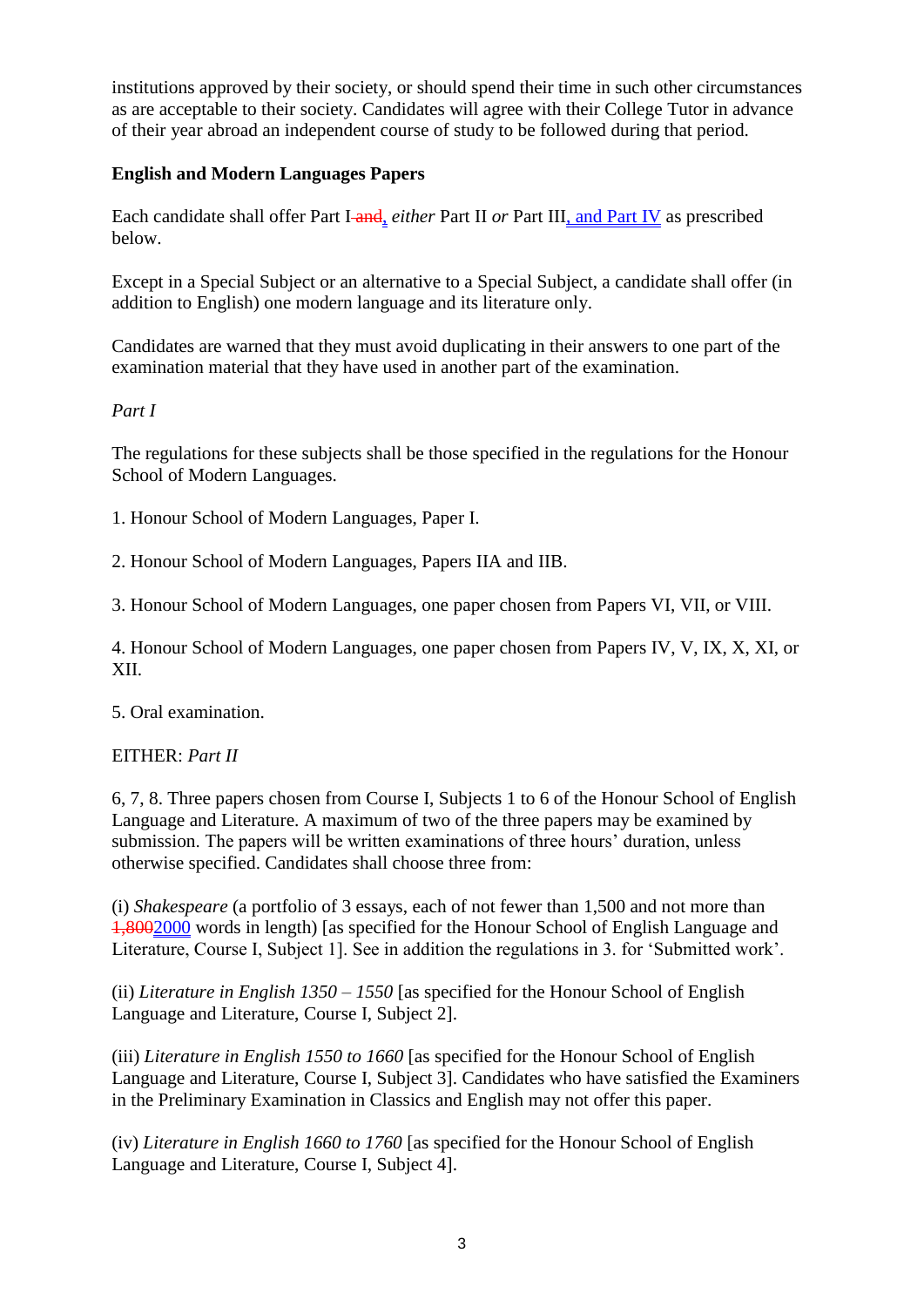(v) *Literature in English 1760 to 1830* [as specified for the Honour School of English Language and Literature, Course I, Subject 5].

(vi) *Special Options* (an extended essay of not fewer than 5,000 and not more than 6,000 words in length) [as specified for the Honour School of English Language and Literature, Course I, Subject 6]. See in addition the regulations in 3. for 'Submitted work'.

OR: *Part III* 

6, 7, 8. Three papers chosen from Course II, Subjects 1 to 6 of the Honour School of English Language and Literature. A maximum of two of the three papers may be examined by submission. The papers will be written examinations of three hours' duration, unless otherwise specified. Candidates shall choose three from:

(i) *Literature in English 650 – 1100* [Honour School of English Language and Literature, Course II, Subject 1].

(ii) *Medieval English and Related Literatures 1066 to 1550* [Honour School of English Language and Literature, Course II, Subject 2].

(iii) *Literature in English 1350 - 1550* [Honour School of English Language and Literature, Course II, Subject 3].

(iv) *The History of the English Language to c.1800* (a portfolio of two essays of no more than 2,500 words each) [Honour School of English Language and Literature, Course II, Subject 4].

(v) EITHER *The Material Text* (a portfolio of one essay and one commentary, each of not fewer than 2,000 and not more than 2,500 words in length) [Honour School of English Language and Literature, Course II, Subject  $5(a)$ ]. See in addition the introductory regulations for 'Submitted work' for the Honour School of English and Modern Languages. OR *Shakespeare* (a portfolio of three essays, each of not fewer than 1,500 and not more than 1,8002000 words in length) [Honour School of English Language and Literature, Course I, Subject 1/Course II, Subject 5(b)]. See in addition the regulations in 3. for 'Submitted work'.

(vi) *Special Options* (an extended essay of not fewer than 5,000 and not more than 6,000 words in length) [Honour School of English Language and Literature, Course I & II, Subject 6]. See in addition the regulations in 3, for 'Submitted work'.

**9. Dissertation (an extended essay of not fewer than 7,000 and not more than 8,000 words in length). See the regulations above for Part II, subject 9. See in addition the regulations in 3. for 'Submitted work'.** 

#### **Part IV**

9. *Dissertation* (an extended essay of not fewer than 7,000 and not more than 8,000 words in length). See in addition the regulations in 3. for 'Submitted work'.

Candidates may offer an extended essay in any subject area of English Language or Literature in English, or combining English and their Modern Language. Candidates should show such historical and/or contextual knowledge as is necessary for the profitable study of the topic concerned.